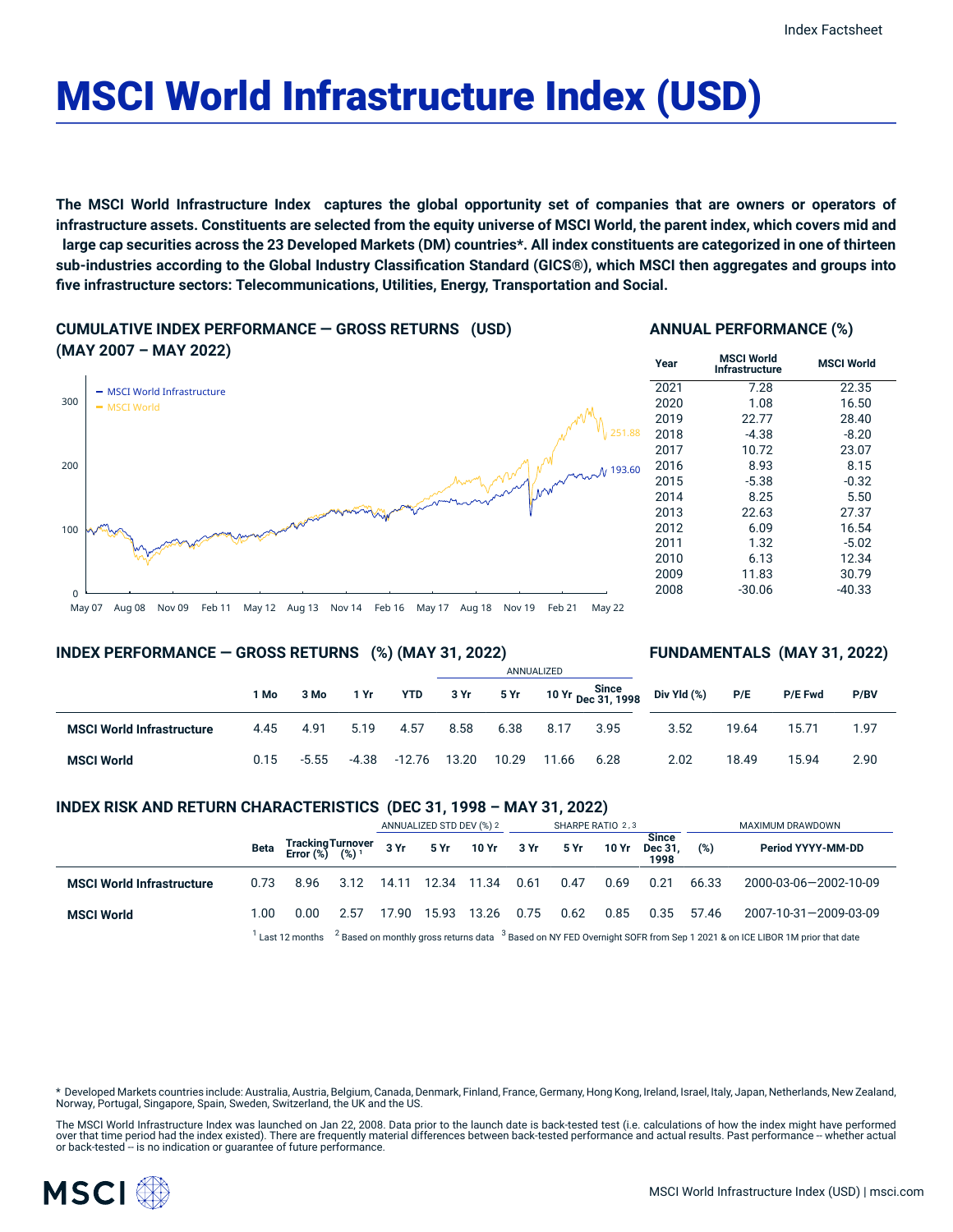MAY 31, 2022 Index Factsheet

#### **INDEX CHARACTERISTICS**

|                     | <b>MSCI World</b><br>Infrastructure | <b>MSCI World</b> |  |  |  |  |  |
|---------------------|-------------------------------------|-------------------|--|--|--|--|--|
| Number of           | 124                                 | 1.540             |  |  |  |  |  |
| <b>Constituents</b> |                                     |                   |  |  |  |  |  |
|                     | Weight (%)                          |                   |  |  |  |  |  |
| <b>Largest</b>      | 6.85                                | 4.54              |  |  |  |  |  |
| <b>Smallest</b>     | 0.05                                | 0.00              |  |  |  |  |  |
| Average             | 0.81                                | 0.06              |  |  |  |  |  |
| <b>Median</b>       | 0.43                                | 0.03              |  |  |  |  |  |

# **TOP 10 CONSTITUENTS Country Index**

| Country | Index<br>Wt. (%) | Parent<br>Index<br>$Wt.$ $(\%)$ | <b>Sector</b>     |
|---------|------------------|---------------------------------|-------------------|
| US      | 6.85             | 0.39                            | <b>Comm Srvcs</b> |
| US      | 4.91             | 0.28                            | Comm Srvcs        |
| US      | 4.79             | 0.28                            | <b>Utilities</b>  |
| CA      | 3.02             | 0.17                            | Energy            |
| US      | 2.79             | 0.16                            | Utilities         |
| US      | 2.69             | 0.15                            | <b>Comm Srvcs</b> |
| US      | 2.59             | 0.15                            | Utilities         |
| ES      | 2.22             | 0.13                            | Utilities         |
| US      | 2.20             | 0.13                            | Utilities         |
| DE      | 2.14             | 0.12                            | <b>Comm Srvcs</b> |
|         | 34.20            | 1.97                            |                   |
|         |                  |                                 |                   |

## **FACTORS - KEY EXPOSURES THAT DRIVE RISK AND RETURN MSCI FACTOR BOX**



#### **SUB-INDUSTRY WEIGHTS**



### **MSCI FaCS VALUE**  $\overline{\bullet}$ **Relatively Inexpensive Stocks LOW SIZE**

**Smaller Companies**

**MOMENTUM Rising Stocks**

 $\wedge N$ 

**QUALITY Sound Balance Sheet Stocks**



**LOW VOLATILITY Lower Risk Stocks**

MSCI FaCS provides absolute factor exposures relative to a broad global index - MSCI ACWI IMI.

Neutral factor exposure (FaCS = 0) represents MSCI ACWI IMI.

## United States 55.97% Canada 8.98% Japan 6.76% United Kingdom 5.21% ● Spain 5.14% ● Other 17.94% 5.21% 6.76% 8.98% 55.97%  $-5.14%$ 17.94%

#### **COUNTRY WEIGHTS**